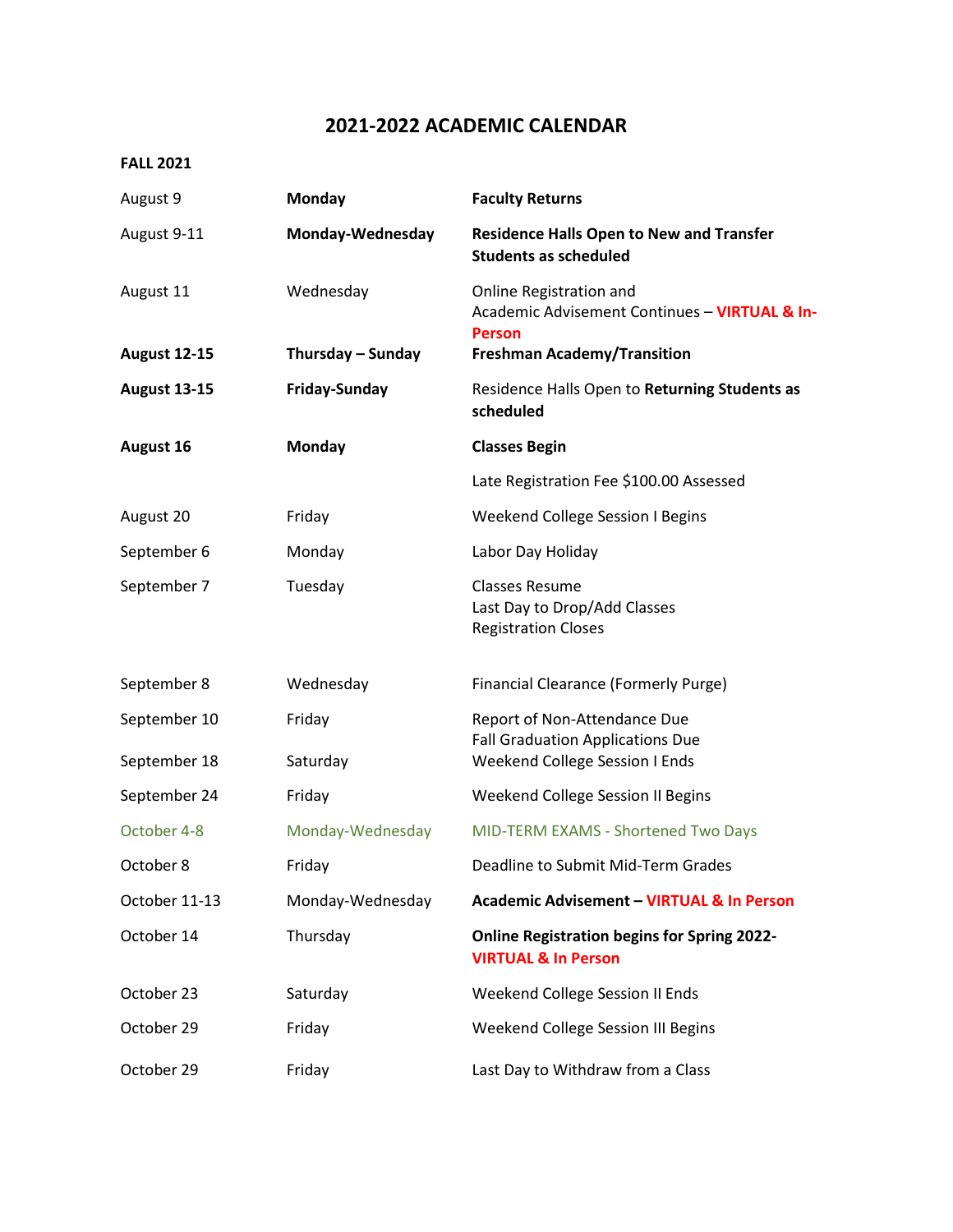| November 5             | Friday                                    | Last Day to Withdraw from the University              |  |
|------------------------|-------------------------------------------|-------------------------------------------------------|--|
| November 10-12         | <b>Wednesday-Friday</b>                   | <b>SENIOR FINAL EXAMS</b>                             |  |
| November 16            | <b>Tuesday</b>                            | <b>Senior Final Grades Due</b>                        |  |
| November 17-20<br>& 22 | <b>Wednesday-Saturday &amp;</b><br>Monday | <b>FINAL EXAMS</b>                                    |  |
| November 20            | Saturday                                  | Weekend College Session III Ends                      |  |
| November 23            | Tuesday                                   | <b>COMMENCEMENT</b>                                   |  |
| November 23            | Tuesday                                   | Residence Halls Close @ 5:00 p.m.                     |  |
| November 29            | Monday                                    | <b>Deadline to Submit Final Grades</b>                |  |
|                        |                                           |                                                       |  |
| <b>SPRING 2022</b>     |                                           |                                                       |  |
| January 4              | Tuesday                                   | <b>Faculty &amp; Staff Return to Work</b>             |  |
| January 5              | Wednesday                                 | Online Registration and                               |  |
|                        |                                           | <b>Academic Advisement Continues</b>                  |  |
| January 7              | Friday                                    | Residence Halls Open                                  |  |
|                        |                                           | Academic Advisement/New Student Registration          |  |
| January 10             | Monday                                    | <b>Classes Begin</b>                                  |  |
|                        |                                           | Late Registration Fee \$100.00 Assessed               |  |
| January 14             | Friday                                    | Weekend College Session I Begins                      |  |
| January 17             | Monday                                    | <b>Martin Luther King Holiday</b>                     |  |
| January 18             | Tuesday                                   | <b>Classes Resume</b>                                 |  |
| January 24             | Monday                                    | <b>Registration Closes</b>                            |  |
|                        |                                           | Last Day to Drop/Add Courses                          |  |
| January 25             | Tuesday                                   | <b>Financial Clearance (Formerly Purge)</b>           |  |
| January 28             | Friday                                    | Report of Non-Attendance Due                          |  |
| February 3             | Thursday                                  | MLK/Black History Convocation                         |  |
| February 12            | Saturday                                  | Weekend College Session I Ends                        |  |
| February 18            | Friday                                    | <b>Graduation Applications Due to Student Records</b> |  |
|                        |                                           | Weekend College Session II Begins                     |  |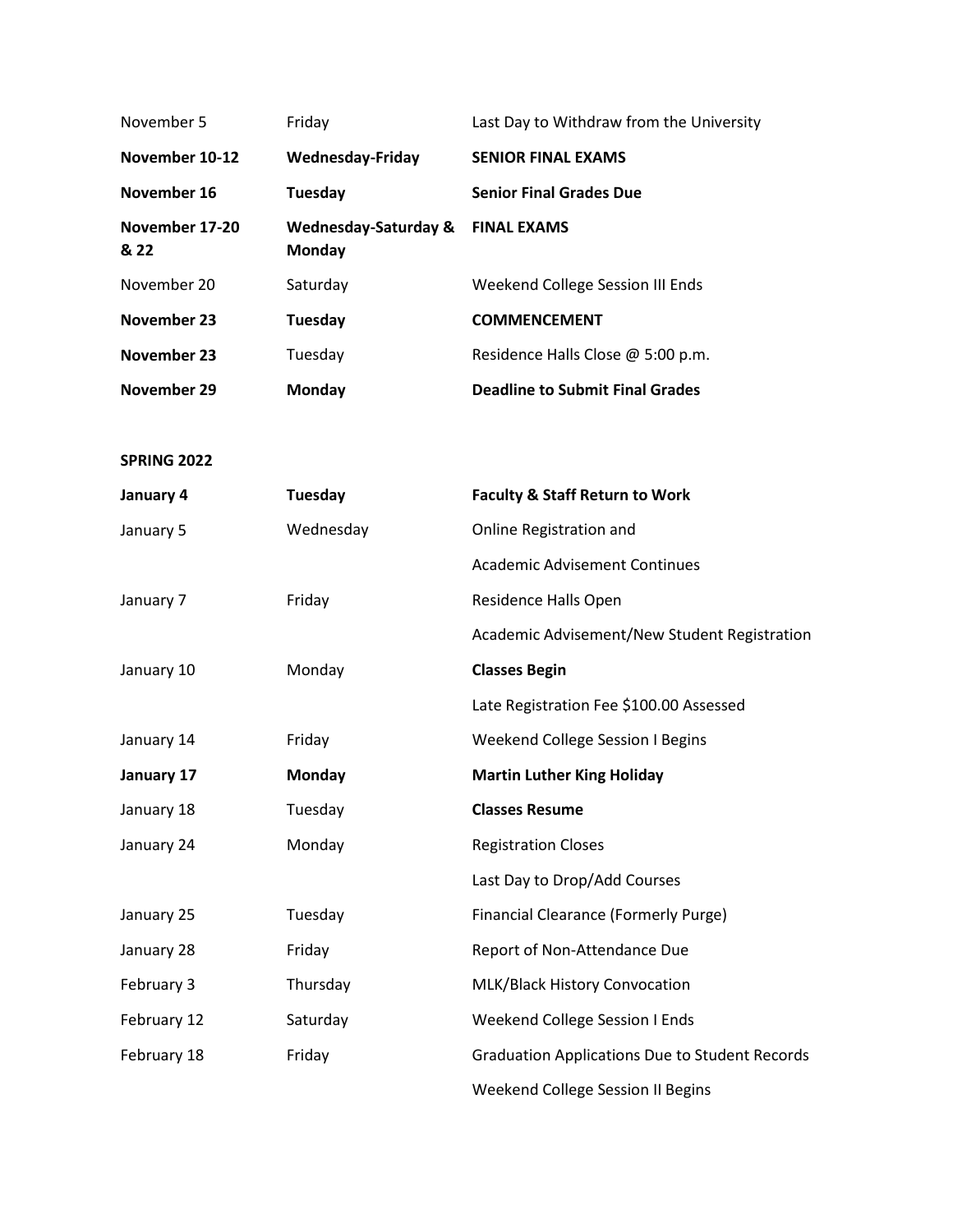| February 28-March 4 | Monday-Friday    | <b>MIDTERM EXAMS</b>                                              |
|---------------------|------------------|-------------------------------------------------------------------|
| March 7             | Monday           | Deadline to Submit Mid-Term Grades                                |
| <b>March 7-11</b>   | Monday - Friday  | <b>Spring Break</b>                                               |
| March 14            | Monday           | <b>Classes Resume</b>                                             |
| March 14-16         | Monday-Wednesday | Academic Advisement                                               |
|                     |                  | Online Registration begins for Summer I, Summer II<br>& Fall 2022 |
| March 17            | Thursday         | <b>Honors Convocation</b>                                         |
| March 26            | Saturday         | Weekend College Session II Ends                                   |
| March 31            | Thursday         | Last day to Withdraw from a Class                                 |
| April 7             | Thursday         | Last day to Withdraw from the University                          |
| April 7             | Thursday         | Research Day                                                      |
| April 8             | Friday           | Weekend College Session III Begins                                |
| April 11-15         | Monday - Friday  | Founder's Week                                                    |
| April 14            | Thursday         | Founder's Day Convocation                                         |
| April 15            | <b>Friday</b>    | <b>Good Friday</b>                                                |
| April 18            | <b>Monday</b>    | <b>Classes Resume</b>                                             |
| April 26-28         | Tuesday-Thursday | <b>SENIOR FINAL EXAMS</b>                                         |
| April 29            | Friday           | Senior Final Grades Due                                           |
| May 2-6             | Monday-Friday    | <b>FINAL EXAMS</b>                                                |
| May 5               | Thursday         | Retirement & Years of Service Luncheon                            |
| May 6               | Friday           | Weekend College Session III Ends                                  |
|                     |                  | Residence Halls Close at 5pm                                      |
| MAY <sub>7</sub>    | <b>SATURDAY</b>  | <b>COMMENCEMENT</b>                                               |
| May 9               | Monday           | Deadline to Submit Final Grades                                   |
|                     |                  |                                                                   |

## **SUMMER I 2022**

| May 26 | Thursday | <b>Online Registration and Academic Advisement</b> |
|--------|----------|----------------------------------------------------|
|        |          | New Student Registration                           |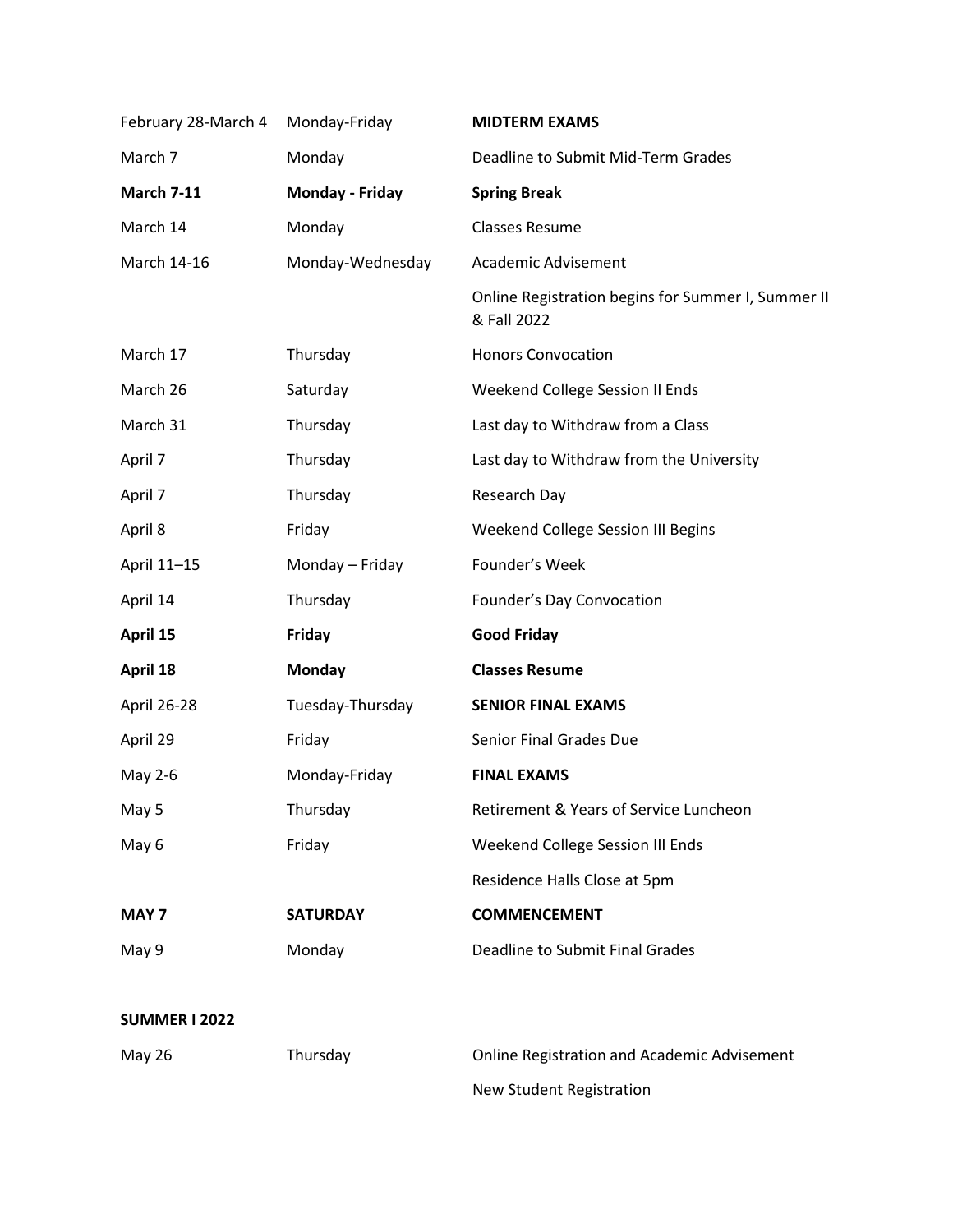| <b>May 29</b> | Sunday           | Residence Halls Open                      |
|---------------|------------------|-------------------------------------------|
| <b>May 30</b> | Monday           | <b>Memorial Day Holiday</b>               |
| May 31        | Tuesday          | <b>Classes Begin</b>                      |
|               |                  | Late Registration Fee - \$100.00 Assessed |
| June 1        | Wednesday        | <b>Registration Closes</b>                |
|               |                  | Last Day to Drop/Add Courses              |
| June 2        | Thursday         | Financial Clearance (formerly purge)      |
| June 6        | Monday           | Report of Non-Attendance Due              |
|               |                  |                                           |
| June 13-15    | Monday-Wednesday | <b>MID-TERM EXAMS</b>                     |
| June 17       | Friday           | New Student Orientation and Registration  |
|               |                  | (Valley Bound)                            |
| June 21       | Tuesday          | Last Day to Withdraw from a Class         |
| June 24       | Friday           | Last Day to Withdraw from the University  |
| June 30       | Thursday         | <b>FINAL EXAMS</b>                        |
|               |                  | Residence Halls Close at 5 PM             |

## **SUMMER II 2022**

| July 1  | Friday    | <b>Online Registration and Academic Advisement</b> |
|---------|-----------|----------------------------------------------------|
| July 3  | Sunday    | Residence Halls Open                               |
| July 4  | Monday    | Independence Day Holiday                           |
| July 5  | Tuesday   | <b>Classes Begin</b>                               |
|         |           | Late Registration Fee \$100.00 Assessed            |
| July 6  | Wednesday | <b>Registration Closes</b>                         |
|         |           | Last Day to Drop/Add Classes                       |
| July 8  | Friday    | Financial Clearance (formerly purge)               |
| July 12 | Tuesday   | Report of Non-Attendance Due                       |
| July 15 | Friday    | New Student Orientation and Registration           |